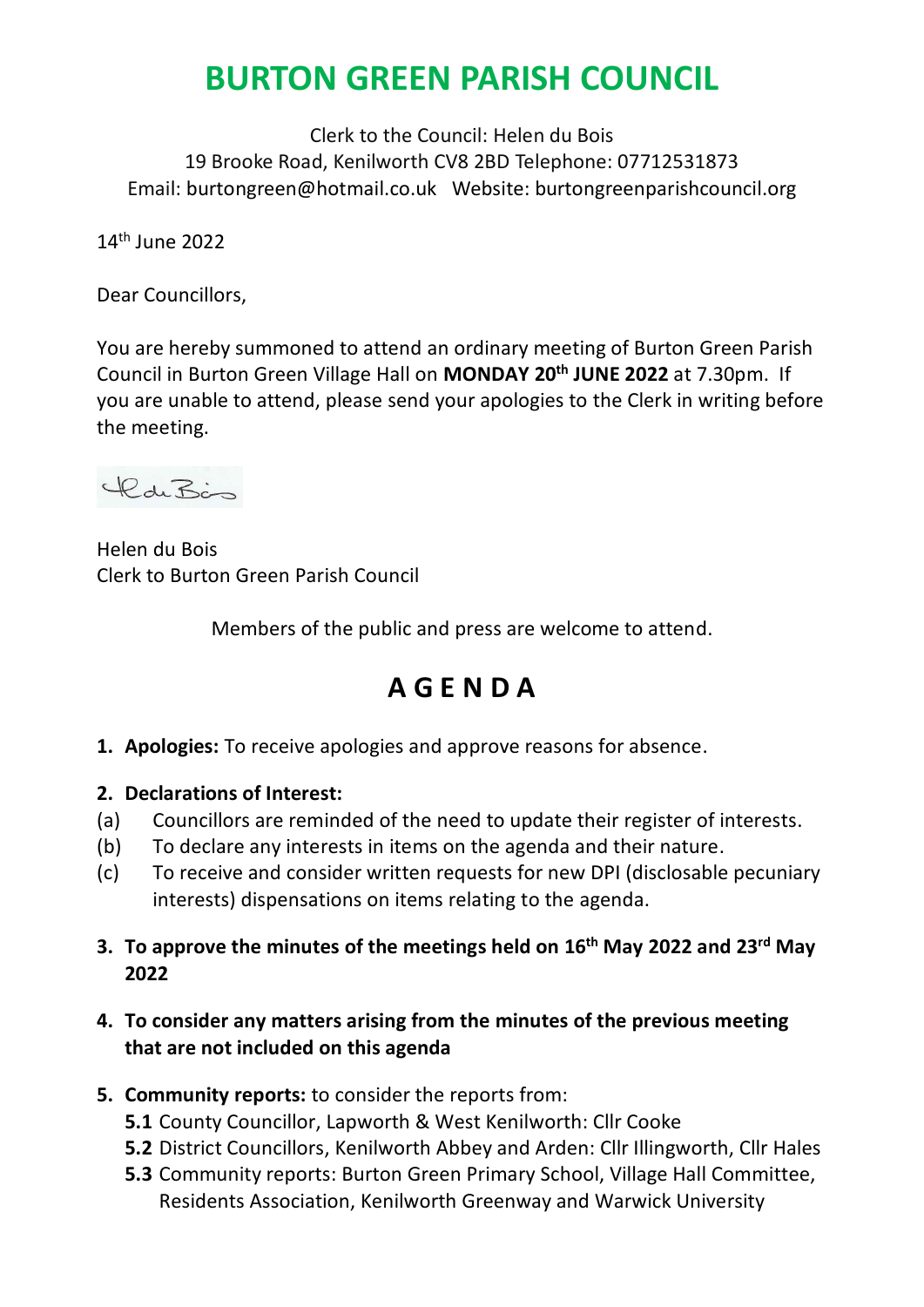**6. Public participation:** Residents are invited to give their views and raise questions to the Parish Council on issues on this agenda or raise issues for future consideration at the discretion of the Chairman. Individual members of the public are permitted to speak for no more than 3 minutes. Members of the public may not take part in any other part of the Parish Council meeting itself and the Parish Council cannot pass a resolution on matters raised during public participation.

## **7. Finance:**

- 7.1 To receive the Finance Report and approve the invoices for payment
- 7.2 To receive an update from the Internal Controls Councillor

## **8. 2021-22 Annual Governance and Accountability Return (AGAR):**

- 8.1 To note the report from the Internal Auditor and consider recommendations
- 8.2 To consider and sign the Annual Governance Statement
- 8.3 To approve and sign the Statement of Accounts
- 8.4 To consider whether the Council can declare itself exempt from the requirement for a limited assurance review
- 8.5 To note the dates of the period for the Exercise of Public Rights

## **9. To consider a response to the following planning applications: 9.1 [W/22/0914](https://planningdocuments.warwickdc.gov.uk/online-applications/applicationDetails.do?activeTab=documents&keyVal=_WARWI_DCAPR_91516)**

**Proposal**: Variation of condition 2 (approved plans) of planning permission W/18/2335 (Erection of 2no. dwellings) to allow the addition of single storey rear extension and revised fenestration to Plot 1 and the addition of single storey rear extension and single storey side/rear extension together with revised fenestration to Plot 2

**Location**: Lodge Farm House, Westwood Heath Road, Coventry, CV4 8AA

## **9.2 [W/22/0883 LB](https://planningdocuments.warwickdc.gov.uk/online-applications/applicationDetails.do?activeTab=documents&keyVal=_WARWI_DCAPR_91485)**

**Proposal**: partition to the first floor of the building. The partition will be fixed into existing floor and ceiling joists and stair stringer, but will not fix into any exposed timber beams or any other original structure. **Location**: Cryfield Old Farm House, Scarman Road, Coventry, CV4 7EU

## **9.3 [W/22/0791 HS2](https://planningdocuments.warwickdc.gov.uk/online-applications/applicationDetails.do?activeTab=documents&keyVal=_WARWI_DCAPR_91485)**

**Proposal**: Proposed Ground Mounted Transformer (Substation) and surrounding enclosure in accordance with paragraph 3 of Schedule 17 to the HS2 (London- West Midlands) Act 2017

**Location**: Land at Cromwell Lane, Burton Green, Kenilworth, Warwickshire

## **9.4 To agree the Council's statement for the WDC Planning Committee meeting on 21st June 2022**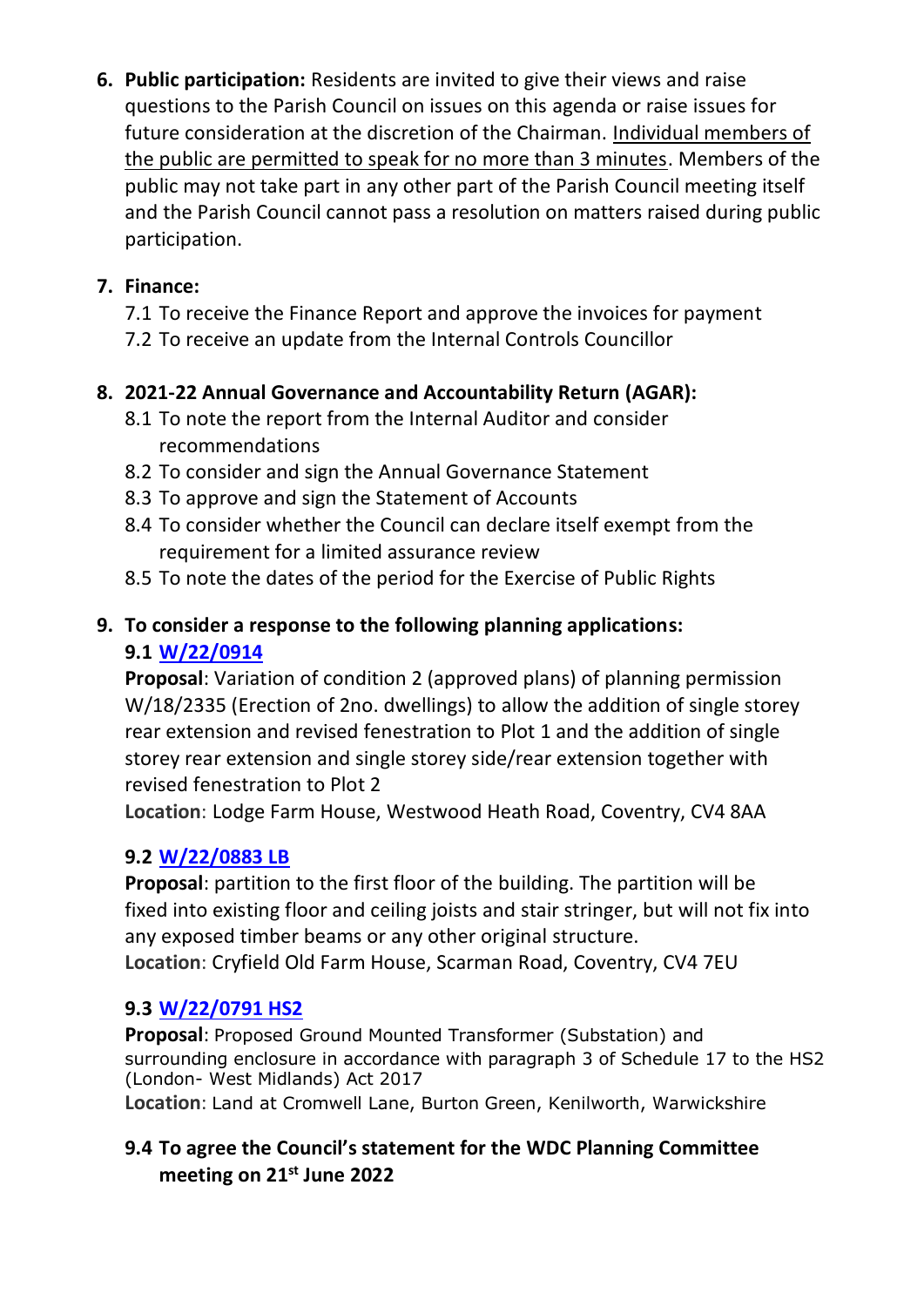#### **10.Burrow Hill Park:**

- 10.1 To consider whether dogs should be permitted on the playing field
- 10.2 To consider the response from Cala Homes to the issues raised by the Council following the Notice of Completion
- **11.To approve the purchase and installation costs for noticeboards at Burrow Hill, Red Lane playground and Cromwell Lane.**
- **12.CIL/S106: to discuss feedback from the Annual Parish Meeting re: CIL and S106 spending ideas**
- **13.To consider purchasing additional defibrillators for the Parish**
- **14.HS2: to discuss matters relating to the HS2 works in the Parish**
- **15.Road Transport matters: to consider correspondence received regarding traffic speeds on Cromwell Lane**
- **16.To consider the proposal from the WDC Audit & Standards Committee regarding the Community Governance Review request.**
- **17.Housing and development: to discuss and consider matters relating to the following:**
	- **17.1** Land to the south of Westwood Heath Road
	- **17.2** Land to the west of Cromwell Lane
	- **17.3** The Kings Hill development
	- **17.4** South Warwickshire Local Plan
	- **17.5** Warwick University's Eco Park
	- **17.6** Solihull Local Plan Examination
	- **17.7** A46 Link Road
- **18.Communications:** to discuss communications received but not mentioned on other parts of the agenda and comment if appropriate.
- **19.Councillor's reports and items for future agenda:** Councillors are requested to use this opportunity to report minor matters of information or action not included elsewhere on the agenda and to raise items for future agendas. Councillors are respectfully reminded that this is not an opportunity for debate or decision making.
- **20.Date of Next Meeting: 18th July 2022, 7:30pm at Westwood Heath Allotments, Westwood Heath Road, CV4 8GN**
- **21.Close**